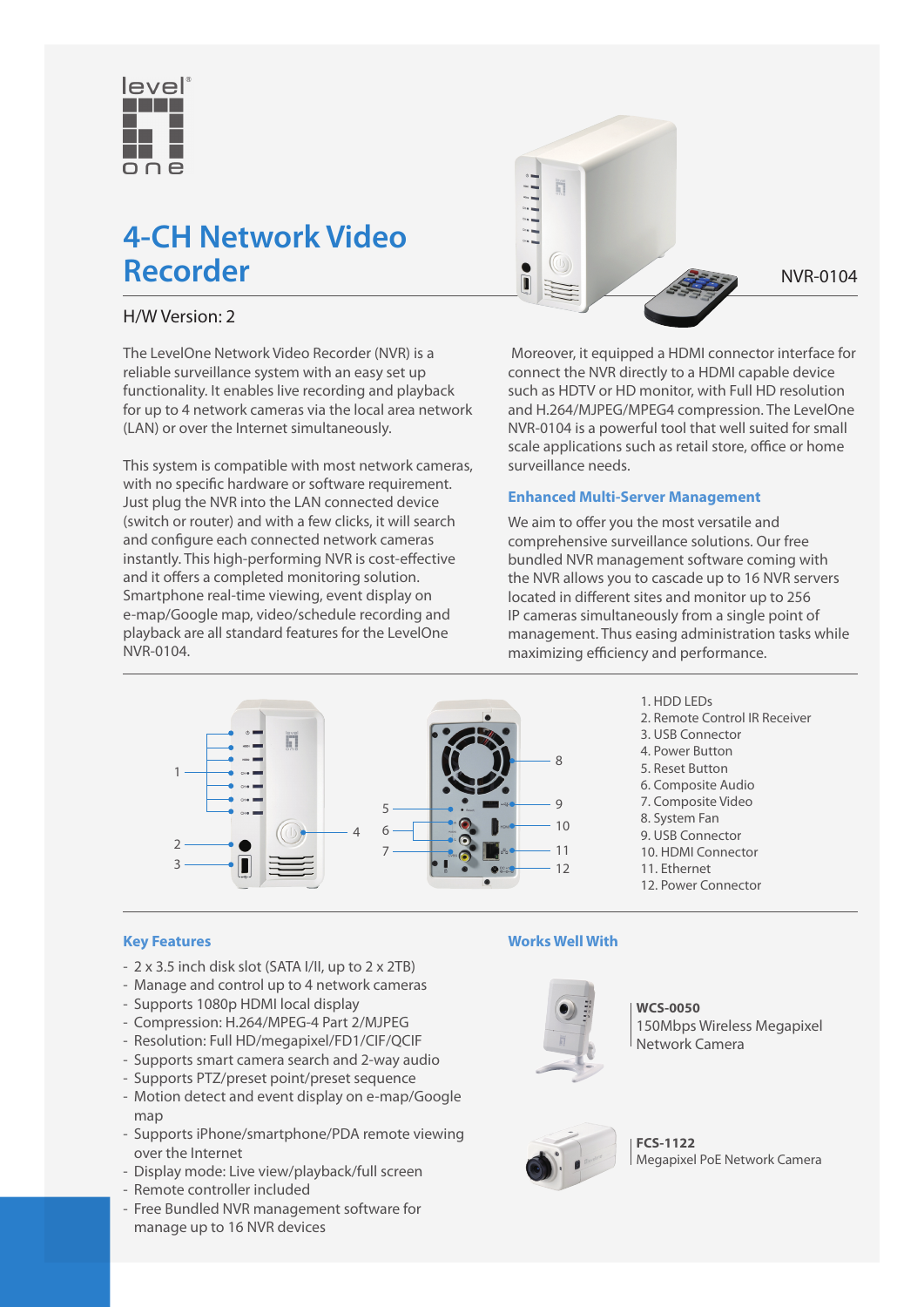## **Technical Specification**

| <b>Hardware</b>                                                                                                                         | Snapshot                                                                                                         |
|-----------------------------------------------------------------------------------------------------------------------------------------|------------------------------------------------------------------------------------------------------------------|
| Processor                                                                                                                               | Video snapshot in JPEG format                                                                                    |
| Media Processor                                                                                                                         | E-Map                                                                                                            |
| <b>Memory</b>                                                                                                                           | Motion Detected Event Display on E-Map / Google Map (web)                                                        |
| 512MB DDR2 RAM                                                                                                                          | <b>Mobile Device</b>                                                                                             |
| <b>HDD Capacity</b><br>3.5" SATA HDD x 2 (SATA I or SATA II)                                                                            | Live image view through mobile device's web browser<br>Support iPhone / Blackberry / WinMobile 6.5 / Symbian S60 |
| Max. Capacity: 4TB (2TB per HDD)                                                                                                        | <b>Playback</b>                                                                                                  |
| <b>LAN Port</b>                                                                                                                         | <b>Split Screen</b>                                                                                              |
| 10/100Base-TX auto-negotiation                                                                                                          | 1/4 (web), 1 (local display)                                                                                     |
| <b>USB</b>                                                                                                                              | <b>Seach Method</b>                                                                                              |
| 2 x USB 2.0 port (front: 1; back: 1)                                                                                                    | Time/Date, Event                                                                                                 |
| Support USB mouse                                                                                                                       | <b>Playback Controls</b>                                                                                         |
| <b>Video Output</b>                                                                                                                     | Play / Pause / Stop / Forward / Reverse / Speed Adjust / Frame by                                                |
| $HDMI \times 1$                                                                                                                         | Frame                                                                                                            |
| Composite RCA jack x 1                                                                                                                  | <b>Backup</b>                                                                                                    |
| <b>Audio Output</b><br>Audio RCA x 2                                                                                                    | Backup recorded video in original database file format to local USB                                              |
| <b>Buttons</b>                                                                                                                          | storage<br><b>Recording</b>                                                                                      |
| Power button, reset button                                                                                                              | Max. Frame Rate                                                                                                  |
| <b>LED Indicators</b>                                                                                                                   | 120 fps (1920 x 1080, H.264)                                                                                     |
| Power, HDD, Camera                                                                                                                      | <b>Capacity</b>                                                                                                  |
| <b>Dimensions</b>                                                                                                                       | Depends on hard disk                                                                                             |
| 213 x 80 x 150 mm                                                                                                                       | <b>Recording Mode</b>                                                                                            |
| Weight                                                                                                                                  | Manual / Continuous / Schedule / Event                                                                           |
| 835 g (without HDD)                                                                                                                     | <b>Scheduling Types</b>                                                                                          |
| Power                                                                                                                                   | Manual Select / Profile-based / Weekly Mode                                                                      |
| 12VDC/4A                                                                                                                                | <b>Network Throughput</b>                                                                                        |
| <b>Power Consumption</b><br>max. 50W                                                                                                    | 40 Mbps<br><b>Export File Format</b>                                                                             |
| <b>Operating Temperature</b>                                                                                                            | AVI                                                                                                              |
| $5 °C \sim 40 °C$                                                                                                                       | <b>Triggers &amp; Event</b>                                                                                      |
| <b>Operating Humidity</b>                                                                                                               | <b>System Events</b>                                                                                             |
| $10\% \sim 80\%$ (non condensing)                                                                                                       | System Start/Shutdown, System Settings modified, Camera Settings                                                 |
| <b>Approvals</b>                                                                                                                        | Modified, Start Recycle, Disk Full                                                                               |
| CE/FCC                                                                                                                                  | <b>Camera Events</b>                                                                                             |
| <b>Camera</b>                                                                                                                           | Motion / Sensor Detection                                                                                        |
| <b>Channels</b>                                                                                                                         | <b>Event Actions</b>                                                                                             |
|                                                                                                                                         |                                                                                                                  |
|                                                                                                                                         | Mail / FTP / Record /                                                                                            |
| <b>Supported Brands</b>                                                                                                                 | <b>Event Recording</b>                                                                                           |
| A-MTK / Abus / ACTi / AirLive / ALinking / Arecont Vision / AVTech /                                                                    | Pre/Post Event Settings                                                                                          |
| Axis / Brickcom / Canon / CNB / Compro / D-Link / Dynacolor /                                                                           | <b>Management</b>                                                                                                |
| Etrovision / Flexwatch / Hikvision / Hunt / iMege / IQInvision /<br>LevelOne / Mobotix / Panasonic / Pixord / Planet / Planex / Sanyo / | <b>Number of Groups</b><br>7 (Administrator/Guest/User Define * 5)                                               |
| Sony / Toshiba / Vivotek / Zavio                                                                                                        | <b>Privileges</b>                                                                                                |
| <b>Video</b>                                                                                                                            | Live View / Playback / System Configurations / Camera Configurations /                                           |
| Resolution                                                                                                                              | Recording Configuration / Event Configuration / Maintenance                                                      |
| Full HD / Mega Pixel / FD1 / CIF / QCIF                                                                                                 | <b>System Log</b>                                                                                                |
| Compression                                                                                                                             | Alert / Event / User Access                                                                                      |
| H.264 / MPEG-4 / M-JPEG                                                                                                                 | <b>Central Management</b>                                                                                        |
| <b>Local Video Display</b>                                                                                                              | Support NVR Management Software to manage up to 16 NVR device.                                                   |
| Video Streaming: H.264 / MPEG4                                                                                                          | <b>Network</b>                                                                                                   |
| 30fps at 1920 x 1080, H.264, 8Mbps                                                                                                      | <b>Supported Protocols</b>                                                                                       |
| Snapshot: MJPEG                                                                                                                         | HTTP, SMTP, DHCP, ARP, NTP, DNS, UPnP, FTP                                                                       |
| <b>Audio</b><br>Codec                                                                                                                   | <b>Device Network Configuration</b><br>Static IP / DHCP (client & server)                                        |
| G.711 / G.726                                                                                                                           | <b>Max. Session</b>                                                                                              |
| <b>Streaming</b>                                                                                                                        | 26                                                                                                               |
| Web: 2-Way Audio                                                                                                                        | General                                                                                                          |
| Local: One Way Audio                                                                                                                    | Languages                                                                                                        |
| <b>Live Viewing</b>                                                                                                                     | Web UI: English / Trad. Chinese / Simp. Chinese / Japanese / Italian /                                           |
| <b>Display Mode</b>                                                                                                                     | Spanish / Portuguese / German / Danish / Czech / Polish / French /                                               |
| Live View / Playback / Full Screen                                                                                                      | Russian / Slovenian / Hungarian / Turkish / Finnish / Dutch / Slovenian /                                        |
| <b>Split Screen</b>                                                                                                                     | Greek                                                                                                            |
| 1/4 (web), 1 (local display)                                                                                                            | Local UI: English                                                                                                |
| <b>Full Screen</b>                                                                                                                      | <b>Hardware Requirements</b>                                                                                     |
| 1/4 (web), 1 (local display)                                                                                                            | CPU: Intel Core 2 Duo @ 2.4Ghz or higher<br>RAM: 1GB or above                                                    |
| <b>PTZ Support</b><br>Virtual PTZ Panel / Digital PTZ (web UI) / Auto Pan (web UI) / Preset                                             | Network: 100 Megabit Network Interface or above                                                                  |
| Point / Preset Sequence                                                                                                                 | <b>Software Requirements</b>                                                                                     |
| <b>Sequence Mode</b>                                                                                                                    | Internet Explorer 7 or above                                                                                     |
| Sequence All / Manually Selected cameras in 1/4 split view with                                                                         | * Please visit http://global.level1.com for the latest product                                                   |
| configurable timer (web)<br>Single view sequence with configurable timer (local display)                                                | compatibility list.                                                                                              |